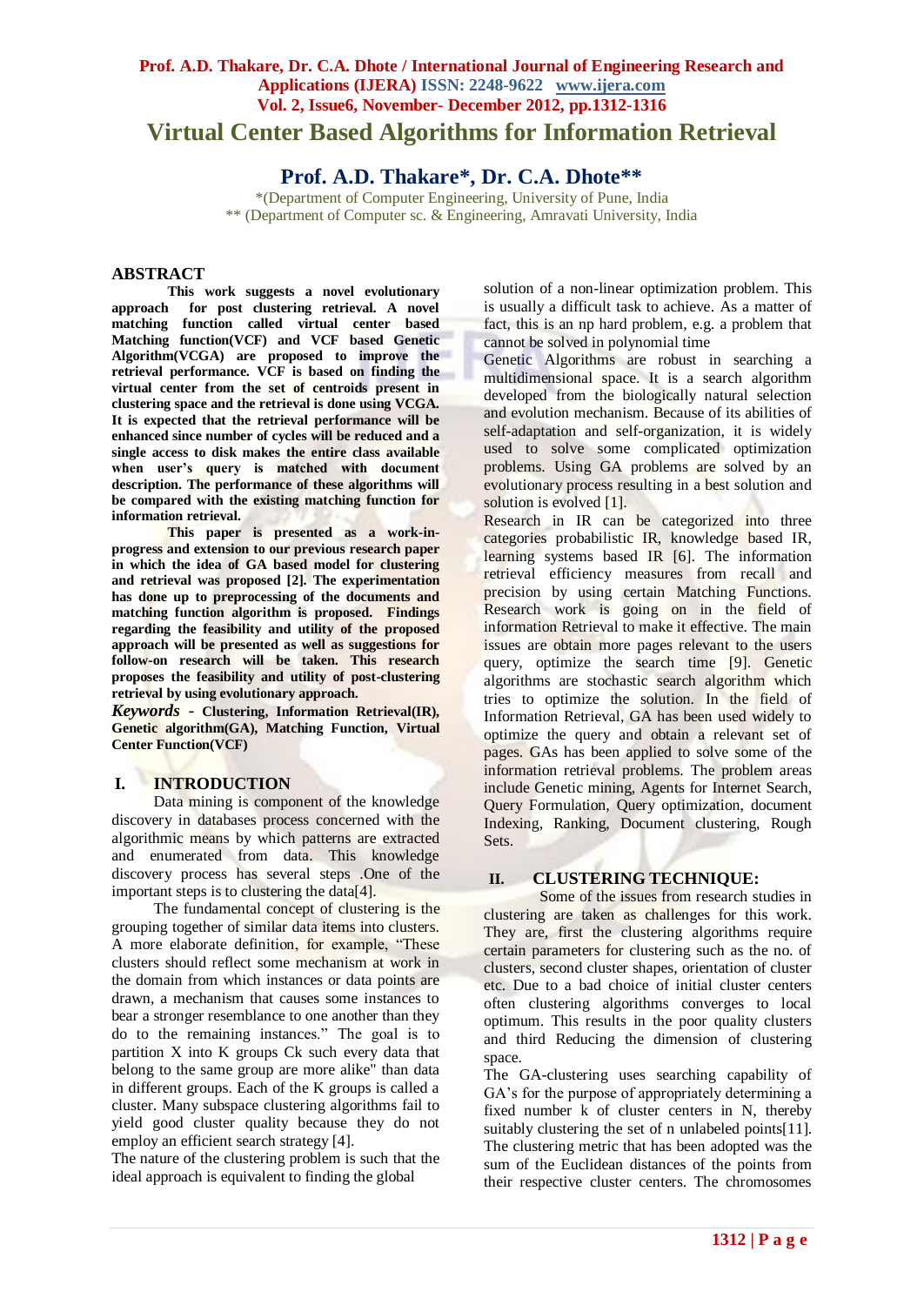which were represented as strings of real numbers, encode the centers of a fixed number of clusters.

#### **III. INFORMATION RETRIEVAL:**

From the Information Retrieval research studies, some of the issues are taken as a challenges which affects the performance and these are, first the performance of IR system completely depends on efficiency of Matching functions second, less work has been done in writing the new matching function and mostly existing matching functions are used to improve the performance third, previous attempts have done retrieval from population containing documents and fourth, previous attempts at using GA's have concentrated on modifying document representations or modifying query representations. Also, applicability of GA adapt various matching functions.

The research areas in IR and various issues that can be solved using the optimization and searching technique of GA [9]. GA also deals with the different application domains in IR which are emerging research areas. Authors also discuss applicability of GA in different areas of IR such as genetic mining, query optimization, document clustering and query optimization etc. Using GA to improve retrieval performance [10] was proposed which shows method to be applicable to three well known document collections where more relevant documents are presented to the users in the genetic modification. Authors presented a new fitness function for approximate information retrieval which is very fast and very flexible than cosine similarity fitness function.

## **IV. DOCUMENT PREPROCESSING**

Vector space model is to represent each document as a vector of certain weighted word frequencies. The vector space model procedure can be divided in to three stages. The first stage is the document indexing where content bearing terms are extracted from the document text . The second stage is the weighting of the indexed terms to enhance retrieval of document relevant to the user. The last stage ranks the document with respect to the query according to a similarity measure.

The implementation part is concerned with the preprocessing part and the application of clustering algorithm and GA based approach is proposed. The classification of textual data requires pre-processing phase to be completed before applying the clustering methods. Vocabulary for preprocessing the text is defined manually. Using the vocabulary frequency count for each document is computed and weighted vector is generated. Documents are preprocessed using TFIDF format. Weighted vector is given as an input to the algorithm, which in turn gives clustered data.

4.1 Keyword Extraction :

In the keyword extraction process, the vocabulary is limited manually to avoid high<br>dimensionality. The steps are followed while dimensionality. The steps are constructing vocabulary like, identify the keywords from documents, Suffix streaming, and finding least frequently and most frequently used words and removing them from list. Identify synonyms and place them under same category. Thus with the final vocabulary, frequency of occurrences of each keyword in document was computed. Now each word has to be weighted with respect to their power of discrimination. For weighing of these words Inverse Document Frequency (IDF) is used.

#### 2.2 Model for Ranked Retrieval :

Various weighing schemes are used to discriminate one document from the other. In general this factor is called collection frequency document. Most of them, e.g. the inverse document frequency, assume that the importance of a term is proportional with the number of document the term appears in. The documents are converted into TFIDF format by using the formula  $TFIDF = \text{tfi} *$  $log(N/n)$ 

The experiment is conducted on sample text documents and weighted average of keywords for every document is calculated as shown in figure 1. For the first document the weighted average is zero, for first document it is 1.3, for second it is 2.2 and so on. Maximum value is for document 5 which describes the theme of the subject.



 **Fig1:Documents with weighted average for keywords.** 

#### **V. . CLUSTERING ALGORITHM**

**T**he results are tested by collecting the sample documents. Initially some sample documents were collected. The documents were already categorized semantically to different classes to compare the result of the k means algorithm with our own results. Weka tool is used for clustering algorithm. The document collection includes industry related documents which are taken as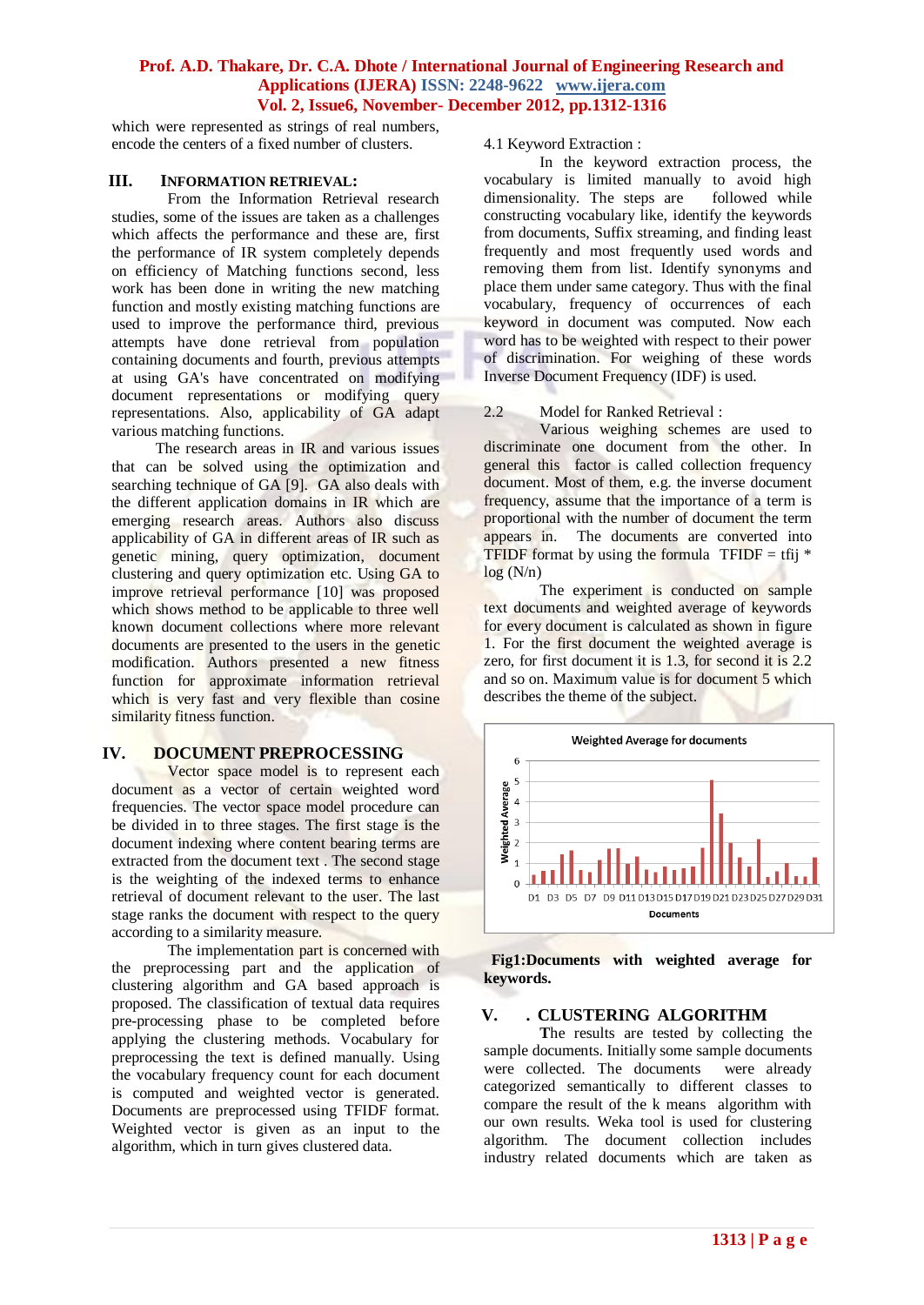sample documents. The result of algorithm is as shown in Table 1.: Number of iterations: 3 Within cluster sum of squared errors: 18.64285815626974 Missing values globally replaced with mean/mode

| Document<br>Weighted Index | Cluster 1 | Cluster <sub>2</sub> |  |
|----------------------------|-----------|----------------------|--|
| 0.0167                     | o         | 0.0667               |  |
| 0.5083                     | 0.3333    | 1.0333               |  |
| 3.2                        | 3.2       | 3.2                  |  |
| 3.0667                     | 3.2       | 2.6667               |  |
| 2.2542                     | 1.4278    | 4 7333               |  |
| 20042                      | 24056     | 0.8                  |  |
| 0.7375                     | 0.7333    | 6.1167               |  |
| 0.0                        | 0.8056    | 0.5333               |  |
| 0.9333                     | 3.675     | 1.9111               |  |
| 3.675                      | 0.5333    | 2.133                |  |

Table 1: Sample cluster instances

Clustered Instances

0 18 ( 75%)

1 6 (  $25\%$  )

**The clustered instances in the figure represent that all the documents are divided into two groups.** 



**Fig 2: Document Cluster instances.**

## **VI. GA BASED MODEL**

GA based clustering model was proposed in our earlier work [1], which is based on evolutionary approach for clustering & information retrieval.

#### **5.1 GA Based Information Retrieval Model:**

Fitness function is a performance measure or reward function which evaluate how good each solution be. The information retrieval problem is how to retrieve user required documents. Table of existing fitness functions which are used for information retrieval purpose. Suppose,  $X = (x1, x2)$ , x3 ,...., xn),  $|X|$  = number of terms occur in X, |  $|XY| =$  number of terms occur in both X and Y [2]. Table: Fitness functions

Similarity Weighted Measure **Term Vectors**  $Sim(X,Y)$ Dice coefficient Cosine coefficient Jaccard coefficient

The cosine function is mostly used to measure the similarity between two documents in the criterion function, but it may not work well when the clusters are not well separated. To solve this problem, the concepts of neighbors and link is applied to document clustering[6].

Modern information retrieval (IR) systems consist of many challenging components, e.g. clustering, summarization, etc. Nowadays, without browsing the whole volume of datasets, IR systems present users with clusters of documents they are interested in, and summarize each document briefly which facilitates the task of finding the desired documents[8]

#### 5.2 VCF-Matching Function Algorithm :

Assumption1: Search space(population) contains ideal or good quality clusters and query vector contains more than one keywords.

- 1. Suppose Query vector is Q: a'i+b'j
- 2. Find the index of these keywords in the keyword list.
- 3. If present, for these two indices of each center take mean value of their coefficients.
- 4. Repeat step 3 for each cluster center.
- 5. Compare mean value for all cluster centers & choose maximum value.
- 6. Suppose  $V=ai+bj+ck+dl$  is the desired center, This can be obtained by considering the virtual center as  $Vv=ai+bj+0k+0l\&$  desired center is obtained by taking the mean value  $(a+b)/2$ <br>Desired virtual centre  $I = a + bi + ck + dl$



#### **Fig 3: Desired Virtual Center**

The advantage of Virtual Center Matching Function is that the Documents retrieved will be in the order such that they are more relevant to the keywords instead of that to center of cluster.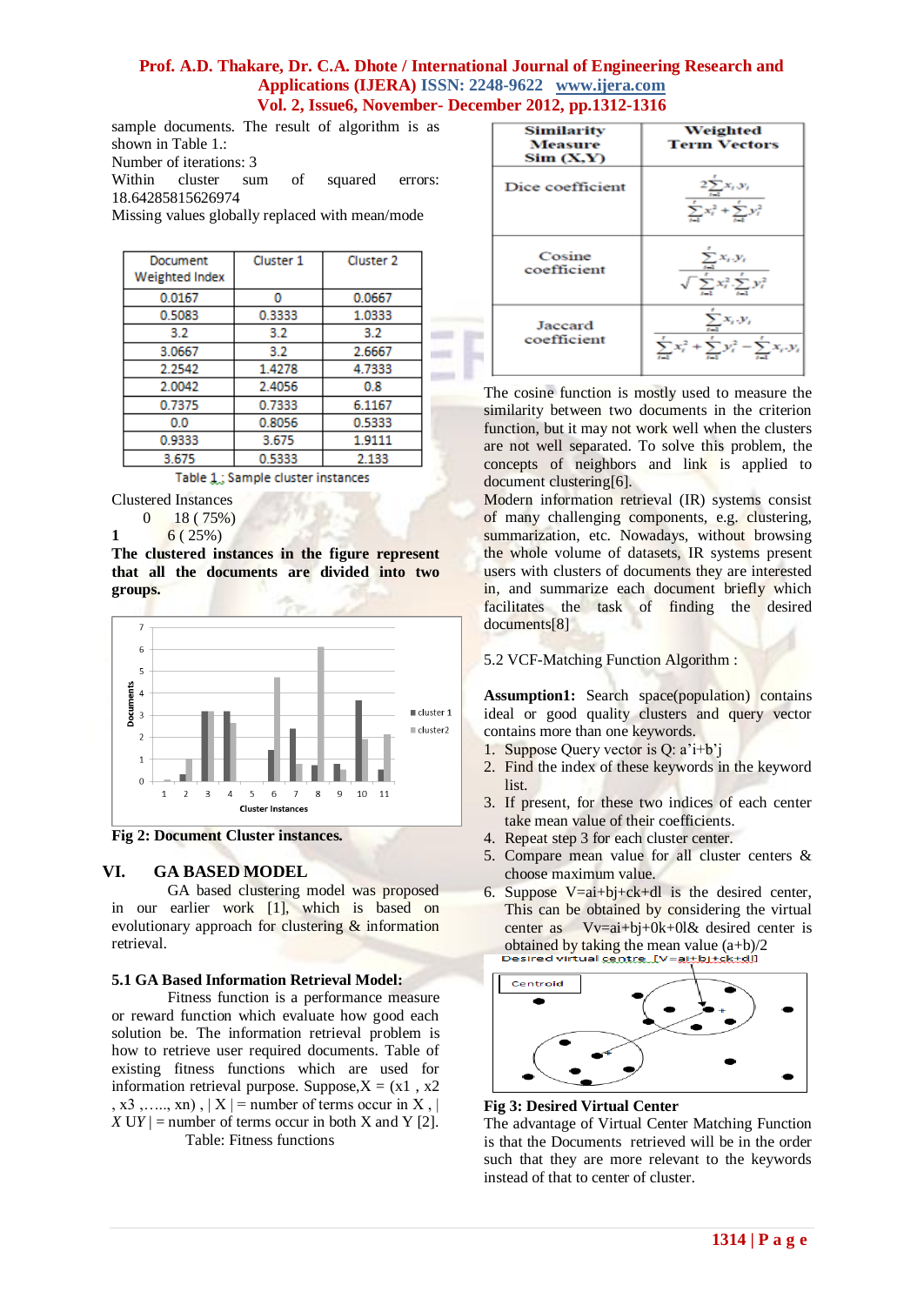5.3 VCGA- GA Based IR Algorithm:

1.Generate the population of virtual centroids.  $C=\{C1, C2, C3, \ldots, Cn\}$ 

2. Apply fitness function(matching function) to each individual & generate fitness score.

3. Select best fit individuals (max. fitness score) & apply GA operator crossover.

4. Choose two centers randomly, perform crossover

 $\&$  generate two new individuals say c1'  $\&$  c2'.

5. Generate new population.

6. Repeat steps 2 to 5 till termination criteria reached.

7. If  $\{c_1\text{'}, c_2\text{'}, \ldots \text{'}, \text{'} \}$  is the set of desired centers then find the distance of each center from the centers in the original set  $&$  select minimum one.

8. If distance of c1' is minimum from center C5 then center C5 & all documents in its cluster will be retrieved to the user.

The flow propogation of the algorithm is shown in the fig.4

The advantages of GA based IR algorithm are :

1. Fast & Effective retrieval since number of cycles will be reduced. A single access to disk makes the entire class available.

2. Users query is matched with only cluster centers instead of with every document assuming that centers are the ideal representatives of the clusters.

5.4 Expected Results from the proposed research:

The results are expected in two phases, in first phase, good quality clusters  $\&$  each cluster is having a strong representative (center) which has capability to represent a set of documents and in second phase, a new matching function & IR algorithm will results in fast & effective retrieval of desired documents to the user.

## **VII. CONCLUSION**

The need to structure  $\&$  learn vigorously growing amount of data has been a driving force for making clustering a highly active research area. Evolutionary algorithms are not specifically learning algorithm but they offer a powerful  $\&$  domain independent search ability that can be used in many learning tasks. The proposed work will add to the existing matching functions and supplement to the existing methods that will certainly improve the performance of clustering process & Information Retrieval.



**Fig 4: Flow Propogation.**

#### **REFERENCES**

- [1] Wei Jian-Xiang, Lui Huai, su Xin- Ning, "Application of Genetic Algorithm in documentclustering"International onference on Information Technology and computer Science,2009,pp 145-148.
- [2] Dr. C.A. Dhote, A. Thakare, "Evolutionary Approach for effective Clustering and IR", ICCTD-2011, Chengdu, China.
- [3] Bangorn Klabbankoh, OuenPinngern, "Applied Genetic Algorithms In Information Retrieval"
- [4] [Yanping Lu,](http://dl.acm.org/author_page.cfm?id=81466641160&coll=DL&dl=GUIDE&CFID=61919180&CFTOKEN=28770935) [Shengrui Wang,](http://dl.acm.org/author_page.cfm?id=81100216088&coll=DL&dl=GUIDE&CFID=61919180&CFTOKEN=28770935) [Shaozi Li,](http://dl.acm.org/author_page.cfm?id=81309503784&coll=DL&dl=GUIDE&CFID=61919180&CFTOKEN=28770935) change,Particle Swarm optimizer for variable weighing in clustering high-Dimensional data, Zhou January 2011, Machine Learning.
- [5] Jiawei Han and Micheline kamber, " Data Mining" Concepts and techniques.